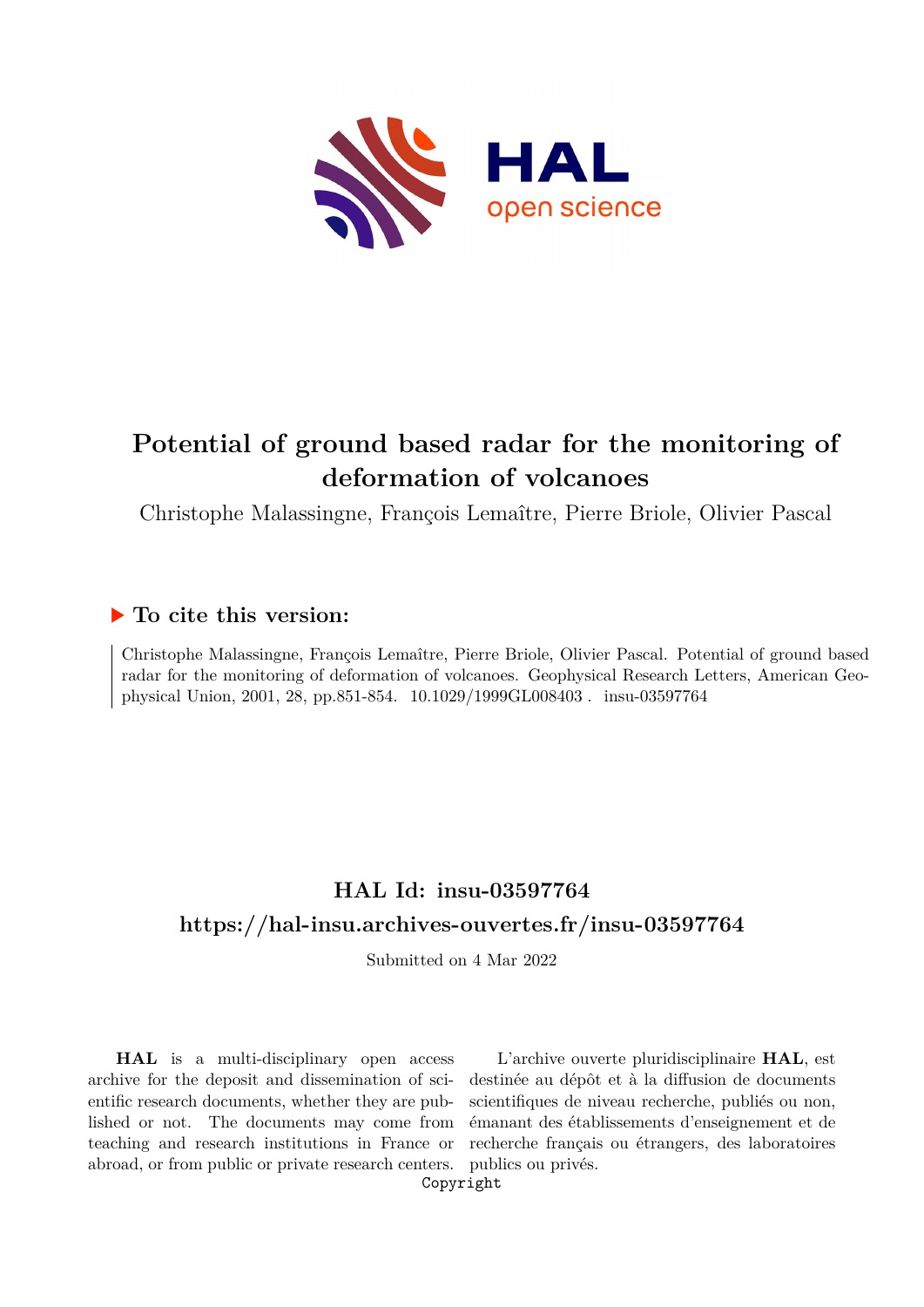## **Potential of Ground Based Radar for the Monitoring of Deformation of Volcanoes**

#### **Christophe Malassingne and François Lemaître**

Office National d'Etudes et Recherches Aerospatiales, Département Electromagnétisme et Radars **(ONERA-DEMR), Toulouse, France** 

#### **Pierre Briole**

UMR-CNRS 7580, Département de Sismologie, Institut de Physique du Globe de Paris, Paris, France

#### **Olivier Pascal**

Université Paul Sabatier, Equipe Antennes, Dispositifs et Matériaux Micro-ondes (AD2M),Toulouse, France

**Abstract. The ground based radar presented here is a new tool for volcano deformation monitoring. With respect to other systems it has various advantages: operational by any weather (rain, fog aerosols), high frequency sampling capability (10 a few tens of seconds), possibility of monitoring surfaces not equipped with reflectors. It can be used to monitor unstable and dangerous parts of volcanoes (craters, lava domes, ...). The all weather capability and the high frequency sampling rate are crucial on volcanoes where activity can change within a few**  hours or less. We present the system and show an application **for range measurements on comer reflectors. Then, we present**  the results obtained in the Pyrénées mountains (France) on a **natural surface not equipped with reflectors. We analyze the evolution of the coherence of the reflected signal as a function of the nature of the terrain and elapsed time.** 

#### **1. Introduction**

**The monitoring of volcanoes and the forecasting of eruptions and/or flank instabilities are based on the combination of geophysical and geochemical analysis. The measurement of ground deformations is one of the geophysical techniques more**  often used for this purpose [Van der Laat, 1996]. There are **several reasons for this : volcanoes almost always deform during the eruptive cycle and especially prior to eruptions;**  ground deformation is a parameter relatively easy to interpret in **comparison to other monitored data; the deformation gives direct constraints on the volume and rate of lava transport; there are several ways to measure the deformation and most of them can be automated.** 

**Classical non automatic methods for measuring the deformations of volcanoes include all the traditional geodetic techniques (leveling, triangulation, trilateration, airbomephotogrammetry). Classical automatic methods include tilt measurement (here is a large number of sensors designed to be fixed on the ground and that allow to measure locally tilts with a high level of accuracy) and extension measurements (in boreholes using 1D, 2D or 3D strainmeters or across fractures using extensometers). Agnew [1986] gives a detailed review of those techniques. In the last ten years several new techniques** 

**Copyright 2001 by the American Geophysical Union.** 

**Paper number 1999GL008403. 0094-8276/01/1999GL008403505.00** 

**extended the available tools for repeated as well as continuous monitoring. The most important one is the Global Positioning System (GPS) that can be used by any weather and without the need of reciprocal visibility between stations and that can be easily automated. Another is based on automated total station (combination of an automated theodolite and an electronic distance measurement -e.d.m.- device). Under favorable weather conditions, the instrument can measure with a millimeter accuracy distances to a few tens of small inexpensive optical comer-reflectors up to 3-5 km [Briole et al., 1998]. Finally the interferometry on synthetic aperture radar images (InSAR) that has given spectacular images of ground deformations on volcanoes [Massonnet et al., 1995] as well as in the epicenter area of large earthquakes is a technique also usable by any weather conditions and not too sensitive to the tropospheric contain [Delacourt et al., 1998]. However, for volcano monitoring purpose, it is limited by the long repeat time of satellite passes and the relatively large ground resolution (typically 200 m).** 

**The ground based radar that is presented in this paper complements the other available techniques. Its main advantage is the fact that it is the only one to combine the three following characteristics: capability of monitoring a non equipped area, monitoring by any weather, monitoring at high temporal and spatial sampling rates. However, unlike the satellite systems (GPS or InSAR) the path of the electromagnetic waves of the ground based radar is entirely located in the boundary layer of the troposphere where the refractive index is more unstable than in the highest layers and generates artifacts in the range measurements. As this is also the case when using automated EDM, this problem is partly solved by working in differential mode (one comer reflector or one part of the image used as reference for the estimation of the motion on the rest of the area). The width of the monitored area is typically of one to a few hundred meters for a distance of measurement of a few kilometers. This is lower that what is feasible using an automated EDM, and for some applications it should be necessary to mount the system on a rotating platform. In the first part of this paper, we present the technique used for high accuracy microwave range measurement on unstable slopes equipped with comer reflectors (like for e.d.m. measurements, the ground base radar was primarily designed to accurately monitor the range to comer reflectors). In the second part, we present a method developed for the detection and characterization of the deformation on unstable slopes non equipped with comer reflectors. This application is important on**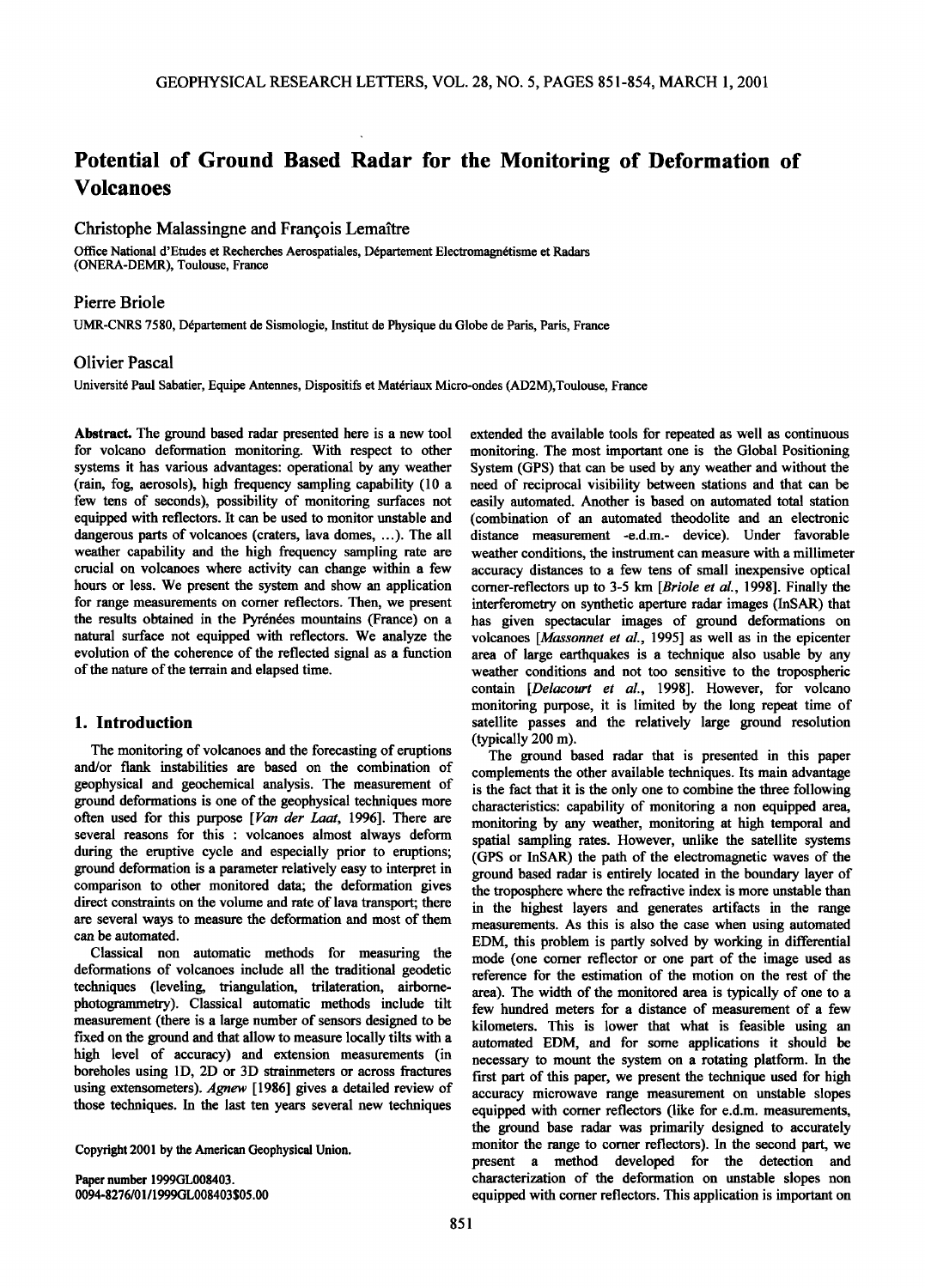

**Figure 1. Range measurement on a passive comer reflector located 1.5 km away from the radar. The variations are due to temporal changes of the refractive index of the troposphere along the wave path. Curve (a) displays raw range data and shows relatively large distance fluctuations (4.1 mm r.m.s.). Curve (b) was obtained using local meteorological data collected close to the radar. Curves (c) were obtained by compensating the raw data assuming one or two reference points in the scene. This method integrates the refractive index variations along the wave path and gives better results (0.15 mm and 0.10 mm r.m.s. respectively).** 

**volcanoes where access to the active area is sometimes difficult or dangerous.** 

#### **2. Range measurement on slopes equipped with corner reflectors**

**We use a wide-band radar centered on the 26 GHz frequency (25-27 GHz band). The system is using classical radar techniques [Hovanessian, 1985; \$kolnik, 1970]. It was described in detail by Lemattre [1995] and Lemattre and Laffourcade [1996]. Short pulses of a few centimeters are synthetized and data processing allows to remove ambiguities of distance. The phase information is thus exploited to give the final accuracy. Using comer reflectors of 40cm edge, a duration of observation of a few leads to comfortable signal to noise ratios at a distance of a few kilometers. The advantage of the comer reflectors is**  that they back-scatter a much stronger signal than the natural Earth surface does. The phase measurement is converted into an **accurate range measurement (a phase variation of 360 degrees corresponds to a half wavelength range variation) of less than one tenth of millimeter. The main limitation is due to the fluctuations in the time and the space of the refraction index of the troposphere along the wave path. The tropospheric delay constitutes asource of range error of several tens of parts per million (p.p.m.) equivalent to several centimeters at one kilometer. This error can be reduced by carrying out differential measurement on targets located in the same scene, one of them** 

**being taken as reference for the others. In the case of slow deformations, another way to reduce the tropospheric effect is to average over periods of one to several hours. Figure 1 displays the results obtained on an experimental site using several techniques of compensation : calculation of the index from measured tropospheric parameters, direct measurement of a** 

**pseudo-index on one or several reference points (assumed as fixed). The typical accuracy of a differential range measurement at a distance of 1500 m is one tenth of a millimeter. It is about one millimeter in absolute mode with compensation of the atmospheric effects based on measurement of the local tropospheric parameters and a long enough observation time.** 

#### **3. Measurement on areas non equipped with corner reflectors**

**Most of the active volcanoes are not directly accessible in their summit area. This can be due to the difficulty of access or to the volcano activity. To apply the radar technique there, we have assumed that the unstable area cannot be equipped with comer reflectors (or that existing comer reflectors have been destroyed or buried by the assumed volcano activity). We have tried to extract from radar observations some relevant information allowing to characterize the changes of the**  During one month, we carried out **measurements on various areas with a constant sampling rate. The experimentation was carried out during the summer 1997 at**  La Mongie, a mountainous site in the Pyrénées, France (Figure **2). From two given back-scattered responses of the same area, we calculate the inter-correlation of the impulse responses. This gives a measure of the apparent radial displacement (a.r.d.) and a measure of the degree of correlation of the two sights. As for the application with comer reflectors (section 2), the broad band capacity of the radar is used to remove phase ambiguities. Like in the case of comer reflectors, the a.r.d. is affected by the difference in refraction index from one scene to another. However, using the radar in differential mode, and comparing** 



**Figure 2.** Photography of the area used as test site for the **measurements on non equipped surface. This site located in La Mongie (Pyr6n6es, France) was chosen because of its scarce vegetation which allows to maintain the radar echo stability.**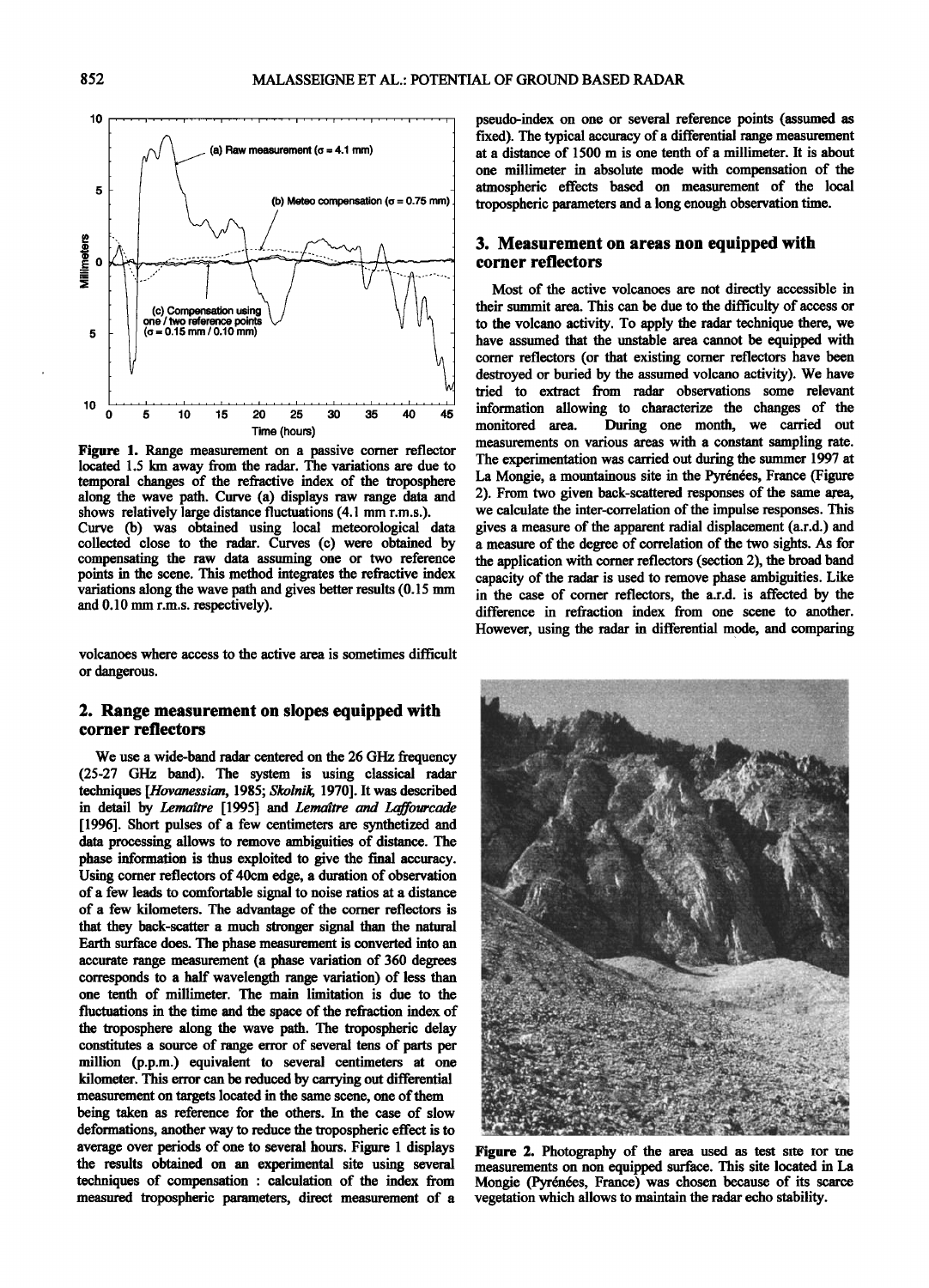

**Figure 3. Four day time series of differential ground based radar measurement on non equipped surfaces. The two targets observed in differential mode are located 1 km away from the radar and separated by 40 m along the line of sight. The dashed line indicates the raw range difference. Atmospheric delays, almost similar for both wave paths, are almost completely removed. The absolute range variation on one of the two areas gives an information on the evolution of the integrated refractive index during the record. This data is used for compensating the atmospheric effect over the 40 m wave path separating the two targets. The continuous line is obtained after this common-mode correction. The residual variations are centered around zero and below the 1 mm peak-to-peak level.** 

**the a.r.d. of two areas located in the same azimuth close one to the other, the atmospheric effects are almost completely eliminated (Figure 3). It is thus possible to detect subtle**  differential displacements of two close areas located at different **distance from the radar. For a given area, the correlation of two sights temporally separated is a measurement of the topographic changes which occurred during this period. The natural decorrelation of an area depends on its nature and indicates the time scale on which a relevant information on its deformation can be recovered. Figure 4 and Figure 5 show 3D (time, time,** 



**Figure 4. Time-time representation of the natural de-correlation of a rock fall area (bottom of Figure 2). This figure as well as the following ones displays results obtained on different areas using a covariance process: each temporal sample is compared to all others to calculate a correlation index (here ranging from 1 to 0.5). For a rock fall area, the instability of the surface induces a quick decrease of the correlation factor in the four days period. Reversible evolutions, caused by rains which temporarily modify electromagnetic scattering properties of the**  soil, are visible, particularly at t=11, 13 and 79.



**Figure 5. Time-time representation of the natural de-correlation of a stable cliff (top of Figure 2). With respect to the result obtained on the rock fall area (Figure 4), a low decrease of correlation with time is observed, except when meteorological events (like rain) occur. Over periods of time of a few days, the de-correlation is mainly a reversible process. Geometrically stable areas can be used not only to monitor deformations over periods of time of days (possibly months) but also to calibrate the meteorological disturbances and apply them to less coherent areas.** 

remain enough coherent (for differential measurements) during **local definition** remain enough conerent (for differential measurements) during<br>several weeks. On the opposite, the rock-fall area de-correlates<br>more quickly In order to quantify the volumes of material **0.85 crossing it at regular interval. The 3D representation of Figure 6 covariance) representations of the experimental results on a 40m x 40 m rock-fall area and a stable rocky area. The diagrams show reversible modifications (moisture of surface in the early morning) as well as irreversible ones (de-correlation due to increase of the elapsed time between the two sights). The rocky area, which is structurally more stable, de-correlates slowly. The value of correlation after the four days experiment**  shown in Figure 4 is still high and this area would probably **more quickly. In order to quantify the volumes of material involved to produce a given level of de-correlation, an operator artificially generated abrupt changes in the area of rock-fall, by shows the changes induced by these walks across. On a volcano, the high level of sensitivity of the radar would allow it to detect subtle surface changes such as deposits of rocks or ash, and it would probably be possible to quantitatively relate the decorrelation to the thickness of the deposit. One of the limitations of the radar technique is related to the presence of vegetation that usually produces fluctuating signals, not correlated with topographic changes. Although it might be a matter of concern on the flanks of several volcanoes, this limitation is not critical for the monitoring of the active top of the volcanoes (craters, domes) not covered by any vegetation.** 

#### **4. Limitation due to the propagation through the troposphere and effect of aerosols**

**For microwaves and millimeter waves water vapor is the main cause of the variations in the refractive index and then it produces fluctuations in the phase measured by the radar. This sensitivity is lower in the optical domain where temperature variations become dominating factor. The tropospheric effects can be considered as the sum of two components:**